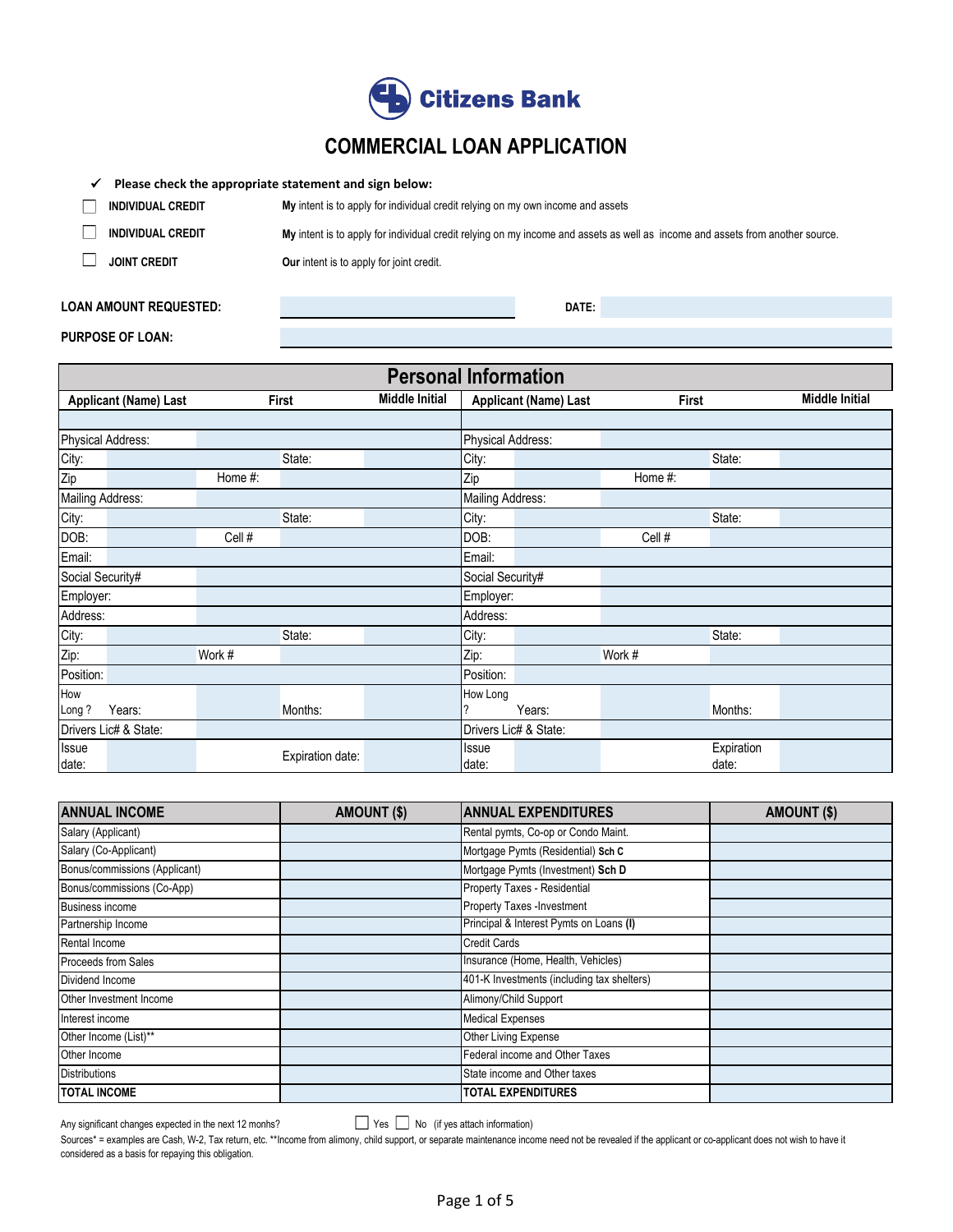**Citizens Bank PERSONAL FINANCIAL STATEMENT**

**Financial condition as of Date:**

| <b>Applicant (Name) Last</b>                                                                        |                                                                                    | First            | <b>Middle Initial</b> | <b>Applicant (Name) Last</b>                                                                            |  | First       |  |
|-----------------------------------------------------------------------------------------------------|------------------------------------------------------------------------------------|------------------|-----------------------|---------------------------------------------------------------------------------------------------------|--|-------------|--|
| <b>ASSETS</b>                                                                                       |                                                                                    |                  | AMOUNT (\$)           | <b>LIABILITIES</b>                                                                                      |  | AMOUNT (\$) |  |
| <b>Cash in Citizens Bank</b><br>Including market accounts, CDs, etc.                                |                                                                                    |                  |                       | <b>Balance of all Credit Cards</b>                                                                      |  |             |  |
| <b>Cash in Other Financial Institutions</b><br>Including market accounts, CDs, etc.                 |                                                                                    |                  |                       | <b>Taxes Owed</b>                                                                                       |  |             |  |
| <b>Total Cash</b>                                                                                   |                                                                                    |                  |                       | Other Lines of Credit                                                                                   |  |             |  |
| <b>Public Company Stocks/Bonds</b><br>(Complete in Section A Below)                                 |                                                                                    |                  |                       | Other Short-Term Loans / Liabilities                                                                    |  |             |  |
| Mutual Funds or Pooled Securities<br>(Complete in Section A Below)                                  |                                                                                    |                  |                       | <b>Total Current Liabilities</b>                                                                        |  |             |  |
| Other Liquid or Semi-Liquid Assets on Hand                                                          |                                                                                    |                  |                       | <b>Automobile Loans</b>                                                                                 |  |             |  |
| <b>Total Liquid Assets</b>                                                                          |                                                                                    |                  |                       | First Mortgage on Primary Residence<br>(Complete in Section F Below)                                    |  |             |  |
| Privately Owned Corps, Partnerships, LLCs<br>(Complete in Section B Below)                          |                                                                                    |                  |                       | Second Mortgage on Primary Residence<br>(Complete in Section F Below)                                   |  |             |  |
| <b>Cash Value Life Insurance</b><br>(Complete in Section C Below)                                   |                                                                                    |                  |                       | Home Equity Balance on Primary Residence<br>(Complete in Section F Below)                               |  |             |  |
| <b>Retirement Accounts</b><br>(Complete in Section D Below)                                         |                                                                                    |                  |                       | <b>Student Loans</b>                                                                                    |  |             |  |
| <b>Automobiles &amp; Other Titled Assets</b><br>(Complete in Section E Below)                       |                                                                                    |                  |                       | <b>Loans on Other Non-Investment Properties</b><br>Non-Rental Real Estate (Complete in Section D Below) |  |             |  |
| Jewelry                                                                                             |                                                                                    |                  |                       | <b>Other Installment Loans</b>                                                                          |  |             |  |
| <b>Furniture &amp; Fixtures</b>                                                                     |                                                                                    |                  |                       | Other Long Term Loans/Liabilities                                                                       |  |             |  |
| <b>Other Personal Assets</b>                                                                        | Loans on Real Estate Investments<br>Leased & Rentals (Complete in Section H Below) |                  |                       |                                                                                                         |  |             |  |
| <b>Value of Personal Residence</b><br>(Complete in Section F Below)                                 |                                                                                    |                  |                       | <b>TOTAL LIABILITIES</b>                                                                                |  |             |  |
| Value of Other Non-Investment Properties<br>Non-Rental Real Estate<br>(Complete in Section G Below) |                                                                                    | <b>NET WORTH</b> |                       |                                                                                                         |  |             |  |
| Value of Real Estate Investments<br>Leased & Rentals (Complete in Section H Below)                  |                                                                                    |                  |                       | <b>TOTAL LIABILITIES &amp; NET WORTH</b>                                                                |  |             |  |
| <b>TOTAL ASSETS</b>                                                                                 |                                                                                    |                  |                       |                                                                                                         |  |             |  |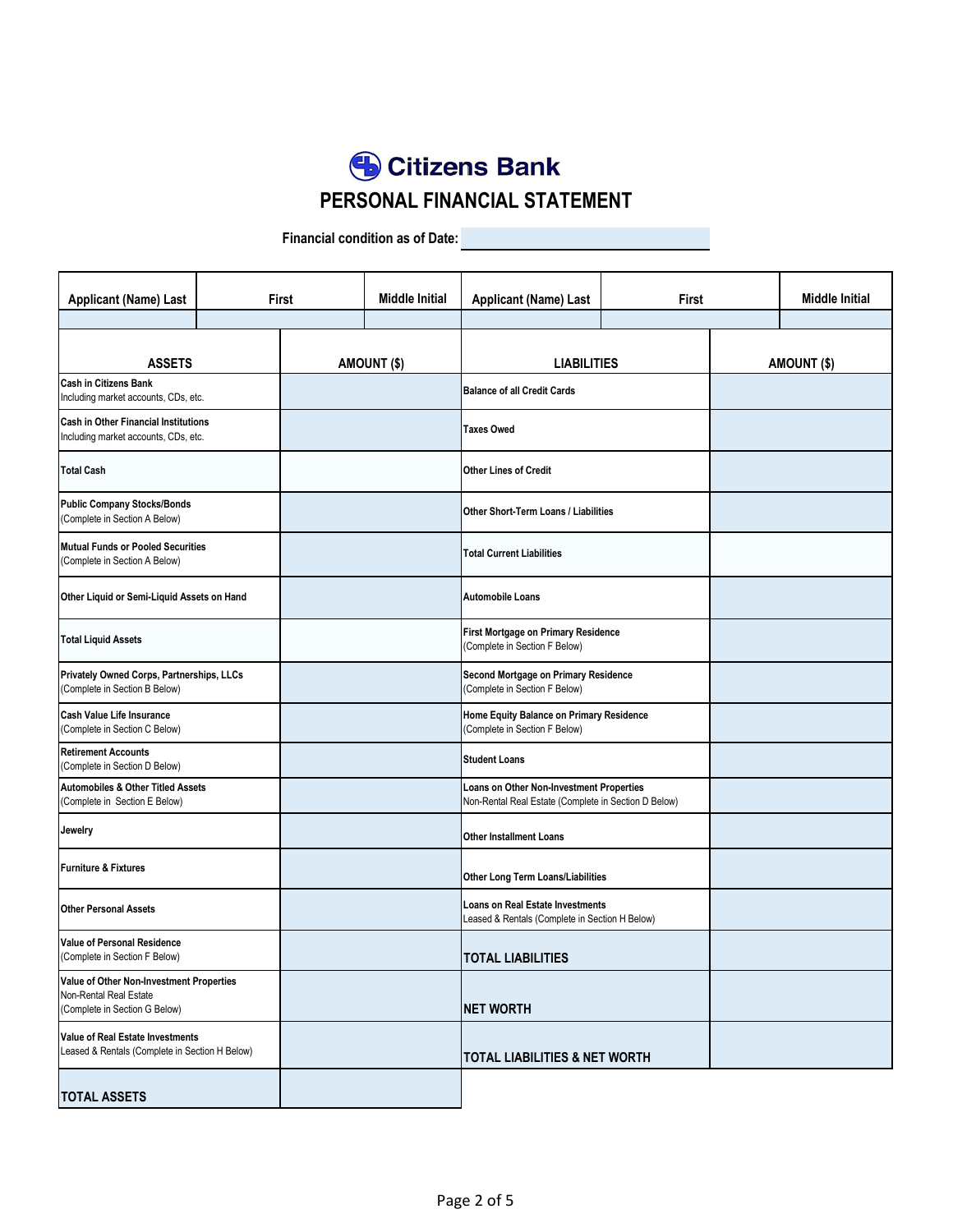## **PERSONAL FINANCIAL STATEMENT - SECTIONS**

|                | SECTION A - SECURITIES (Including Public Stocks & Bonds, Mutual Funds or Pooled Securities) |                           |            |                             |         |  |  |  |  |  |
|----------------|---------------------------------------------------------------------------------------------|---------------------------|------------|-----------------------------|---------|--|--|--|--|--|
| # of<br>Shares | Company                                                                                     | Registered in the Name of | Cost Value | <b>Current Market Value</b> | Pledged |  |  |  |  |  |
|                | <b>PUBLIC COMPANY STOCKS &amp; BONDS</b>                                                    |                           |            |                             |         |  |  |  |  |  |
|                |                                                                                             |                           |            |                             |         |  |  |  |  |  |
|                |                                                                                             |                           |            |                             |         |  |  |  |  |  |
|                |                                                                                             |                           |            |                             |         |  |  |  |  |  |
| <b>TOTAL</b>   |                                                                                             |                           |            |                             |         |  |  |  |  |  |
|                | <b>MUTUAL FUNDS OR POOLED SECURITIES</b>                                                    |                           |            |                             |         |  |  |  |  |  |
| # of<br>Shares | Company                                                                                     | Registered in the Name of | Cost Value | <b>Current Market Value</b> | Pledged |  |  |  |  |  |
|                |                                                                                             |                           |            |                             |         |  |  |  |  |  |
|                |                                                                                             |                           |            |                             |         |  |  |  |  |  |
|                |                                                                                             |                           |            |                             |         |  |  |  |  |  |
|                | <b>TOTAL</b>                                                                                |                           |            |                             |         |  |  |  |  |  |

| SECTION B - Privately Owned Corporations, Partnerships & LLCs |                        |         |                             |                  |           |  |  |  |
|---------------------------------------------------------------|------------------------|---------|-----------------------------|------------------|-----------|--|--|--|
| Name                                                          | Type LLC,<br>P or Corp | % Owned | <b>Current Market Value</b> | Bal Due on Loans | Net Value |  |  |  |
|                                                               |                        |         |                             |                  |           |  |  |  |
|                                                               |                        |         |                             |                  |           |  |  |  |
|                                                               |                        |         |                             |                  |           |  |  |  |
|                                                               |                        |         |                             |                  |           |  |  |  |
|                                                               |                        |         |                             |                  |           |  |  |  |
|                                                               | <b>TOTAL</b>           |         |                             |                  |           |  |  |  |

| <b>SECTION C - Life Insurance</b> |                                      |             |                 |             |                        |                      |  |  |
|-----------------------------------|--------------------------------------|-------------|-----------------|-------------|------------------------|----------------------|--|--|
| Insurance Company                 | Ownership                            | Beneficiary | Term or<br>Life | Face Amount | <b>Amount Borrowed</b> | Cash Surrender Value |  |  |
|                                   |                                      |             |                 |             |                        |                      |  |  |
|                                   |                                      |             |                 |             |                        |                      |  |  |
|                                   |                                      |             |                 |             |                        |                      |  |  |
|                                   |                                      |             |                 |             |                        |                      |  |  |
|                                   | <b>NET CASH VALUE LIFE INSURANCE</b> |             |                 |             |                        |                      |  |  |

| Section D - Retirement Accounts (IRA, Keogh, Profit Sharing, etc.) |         |  |  |  |  |  |
|--------------------------------------------------------------------|---------|--|--|--|--|--|
| <b>Financial Institution</b>                                       | Balance |  |  |  |  |  |
|                                                                    |         |  |  |  |  |  |
|                                                                    |         |  |  |  |  |  |
|                                                                    |         |  |  |  |  |  |
| <b>TOTAL</b>                                                       |         |  |  |  |  |  |

| <b>SECTION E - Automobiles and Other Titled Assets</b> |      |              |       |          |                        |  |  |  |  |
|--------------------------------------------------------|------|--------------|-------|----------|------------------------|--|--|--|--|
| Year                                                   | Make | Model        | Value | Mo. Pymt | <b>Current Balance</b> |  |  |  |  |
|                                                        |      |              |       |          |                        |  |  |  |  |
|                                                        |      |              |       |          |                        |  |  |  |  |
|                                                        |      |              |       |          |                        |  |  |  |  |
|                                                        |      |              |       |          |                        |  |  |  |  |
|                                                        |      | <b>TOTAL</b> |       |          |                        |  |  |  |  |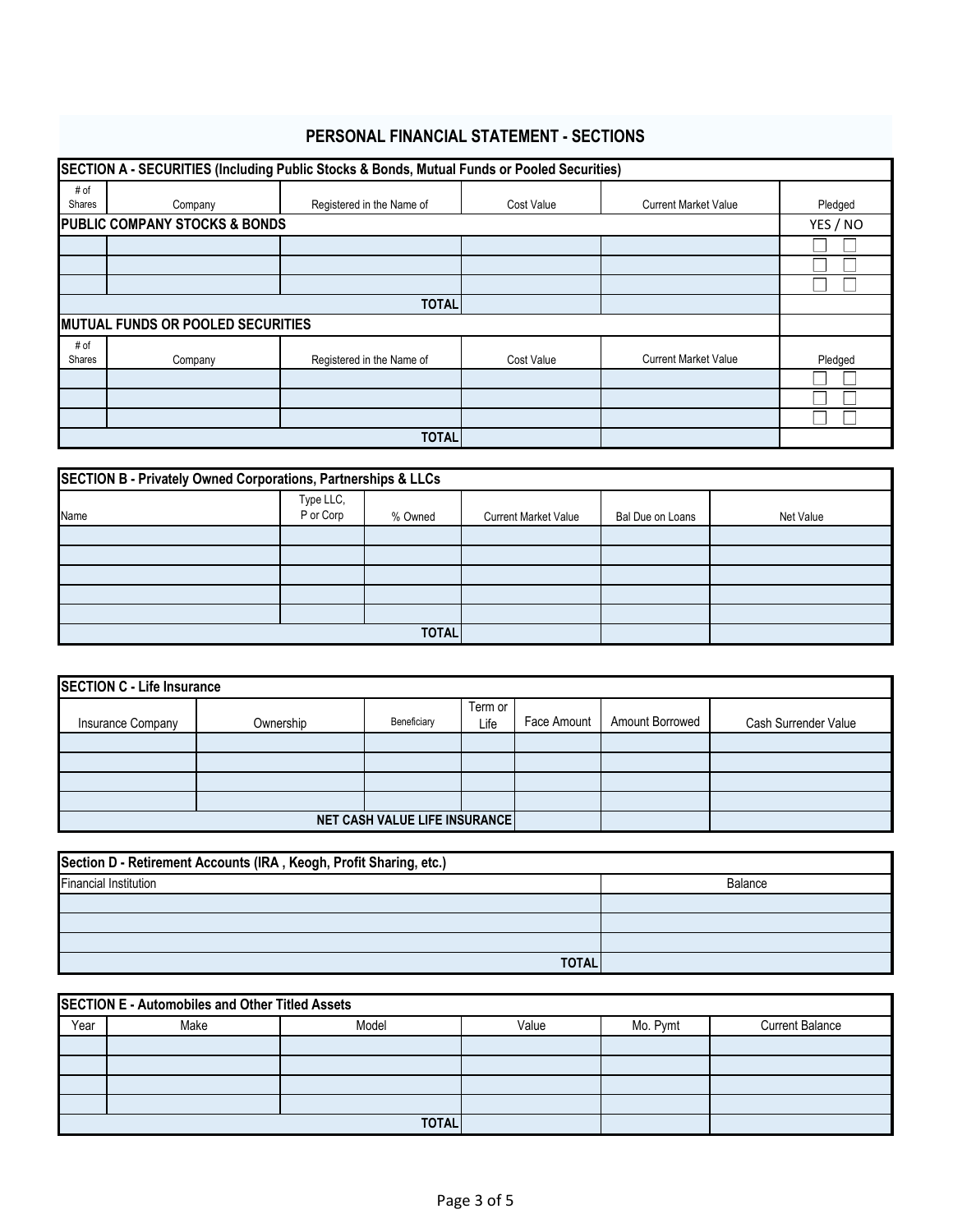| <b>SEC</b><br>$\sim$ rion F $\cdot$ $\sim$<br><b>Primary Residence</b> |                 |                        |
|------------------------------------------------------------------------|-----------------|------------------------|
| $\sim$<br>If you RENT<br>-<br>vour Primary Residence                   | Rent,<br>Amount | <b>Rental Address:</b> |

| If you OWN your Primary Residence                                                                     | Year Acquired                          |                                |              | <b>Market Value</b> |              | Purchase<br>Price |                             |
|-------------------------------------------------------------------------------------------------------|----------------------------------------|--------------------------------|--------------|---------------------|--------------|-------------------|-----------------------------|
| <b>Address</b>                                                                                        |                                        | Mortgages on Primary Residence | % Rate       |                     | Lender       | Mo Pmt            | Balance                     |
|                                                                                                       | 1st Mortgage                           |                                |              |                     |              |                   |                             |
|                                                                                                       | 2nd Mortgage                           |                                |              |                     |              |                   |                             |
|                                                                                                       | Home Equity Line of Credit             |                                |              |                     |              |                   |                             |
|                                                                                                       |                                        |                                | <b>TOTAL</b> |                     |              |                   |                             |
|                                                                                                       |                                        |                                |              |                     |              |                   |                             |
| SECTION G - Non-Investment Real Estate Properties (Non-Rentals)                                       |                                        |                                |              |                     |              |                   |                             |
| <b>Property Address</b>                                                                               | Date Acquired                          | Purch Price                    | % Rate       | Market Value        | Lender       | Mo Pymt           | Balance                     |
|                                                                                                       |                                        |                                |              |                     |              |                   |                             |
|                                                                                                       |                                        |                                |              |                     |              |                   |                             |
|                                                                                                       |                                        |                                |              |                     |              |                   |                             |
|                                                                                                       | <b>TOTAL</b>                           |                                |              |                     |              |                   |                             |
|                                                                                                       |                                        |                                |              |                     |              |                   |                             |
| <b>SECTION H - Real Estate Investments (Leased &amp; Rentals)</b>                                     |                                        |                                |              |                     |              |                   |                             |
| <b>Property Address</b>                                                                               | Date Acquired                          | Market Value                   | % Rate       | Mo Rent             | Lender       | Mo Pymt           | Balance                     |
|                                                                                                       |                                        |                                |              |                     |              |                   |                             |
|                                                                                                       |                                        |                                |              |                     |              |                   |                             |
|                                                                                                       |                                        |                                |              |                     |              |                   |                             |
|                                                                                                       |                                        |                                |              |                     |              |                   |                             |
|                                                                                                       | <b>TOTAL</b>                           |                                |              |                     |              |                   |                             |
|                                                                                                       | Please answer the following Questions: |                                |              | <b>YES</b>          | <b>NO</b>    |                   | <b>AMOUNT if applicable</b> |
| Do you have a Trust? If Yes, please provide a copy.                                                   |                                        |                                |              |                     |              |                   |                             |
| Are you a guarantor, co-maker, or endorser for any debt of an individual, corporation or partnership? |                                        |                                |              | ſΙ                  | П            |                   |                             |
| Do you have ownership of an LLC, or other assets protection device?                                   |                                        |                                |              | $\mathbf{I}$        | $\mathbf{I}$ |                   |                             |
| Are there any suits or legal actions pending against you?                                             |                                        |                                |              | Г                   | $\Box$       |                   |                             |
| Are you contingently liable on any lease or contract?                                                 |                                        |                                |              |                     | $\Box$       |                   |                             |
| Are any of your tax obligations past due?                                                             |                                        |                                |              |                     | $\Box$       |                   |                             |
| Are you obligated to pay alimony and/or child support?                                                |                                        |                                |              | $\Box$              | П            |                   |                             |
| Are any returns currently being audited or contested? If so, what year? (                             | $\lambda$                              |                                |              |                     |              |                   |                             |
| Have (either of ) you or any firm in which you were a major owner ever declared bankruptcy?           |                                        |                                |              |                     | $\Box$       |                   |                             |

 $\overline{\Box}$ 

 $\overline{\Box}$ 

Do (either of) you have a line of credit or unused credit facility at any other institution?